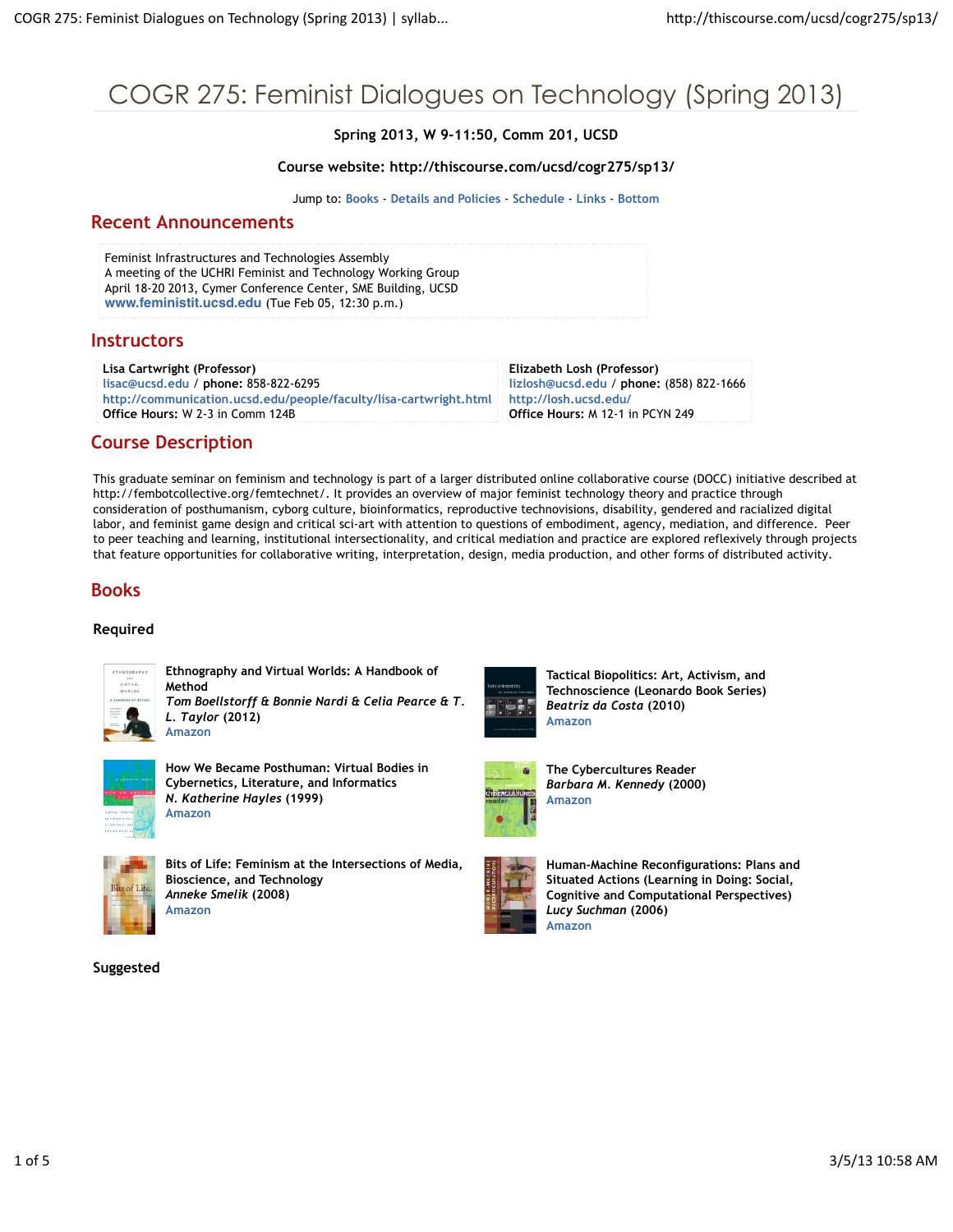

*Stacy Alaimo* **(2008) Amazon**



**Designing Culture: The Technological Imagination at Work** *Anne Balsamo* **(2011) Amazon**



**The Right Tools for the Job** *Adele E. Clarke* **(1992) Amazon**



**Revisioning Women, Health and Healing: Feminist, Cultural and Technoscience Perspectives** *Adele E. Clarke & Virginia Olesen* **(1998) Amazon**



**Hello Avatar** *B. Coleman* **(2011) Amazon**



**Critical Play: Radical Game Design** *Mary Flanagan* **(2013) Amazon**



**Women of Vision: Histories in Feminist Film and Video** *Alexandra Juhasz Juhasz* **(2001) Amazon**



**Feminist Technology (Women Gender and Technology)** *Linda Layne* **(2010) Amazon**



**Materializing New Media: Embodiment in Information Aesthetics (Interfaces: Studies in Visual Culture)** *Anna Munster* **(2006) Amazon**



**Seizing the Means of Reproduction: Entanglements of Feminism, Health, and Technoscience (Experimental Futures)** *Michelle Murphy* **(2012) Amazon**



**Women** *Anne Balsamo* **(1995) Amazon**



**Screening The Body: Tracing Medicine's Visual Culture** *Lisa Cartwright* **(1995) Amazon**



**Biomedicalization: Technoscience, Health, and Illness in the U.S.** *Adele E. Clarke* **(2010) Amazon**



**Control and Freedom: Power and Paranoia in the Age of Fiber Optics** *Wendy Hui Kyong Chun* **(2008) Amazon**



**Life As Surplus: Biotechnology and Capitalism in the Neoliberal Era** *Melinda Cooper* **(2008) Amazon**



**How We Think: Digital Media and Contemporary Technogenesis** *N. Katherine Hayles* **(2012) Amazon**



**Life after New Media: Mediation as a Vital Process** *Sarah Kember & Joanna Zylinska* **(2012) Amazon**



**Virtualpolitik: An Electronic History of Government Media-Making in a Time of War, Scandal, Disaster, Miscommunication, and Mistakes** *Elizabeth Losh* **(2009) Amazon**



**The Secret War Between Downloading and Uploading: Tales of the Computer as Culture Machine** *Peter Lunenfeld* **(2011) Amazon**



**Cybertypes: Race, Ethnicity, and Identity on the Internet** *Lisa Nakamura* **(2002) Amazon**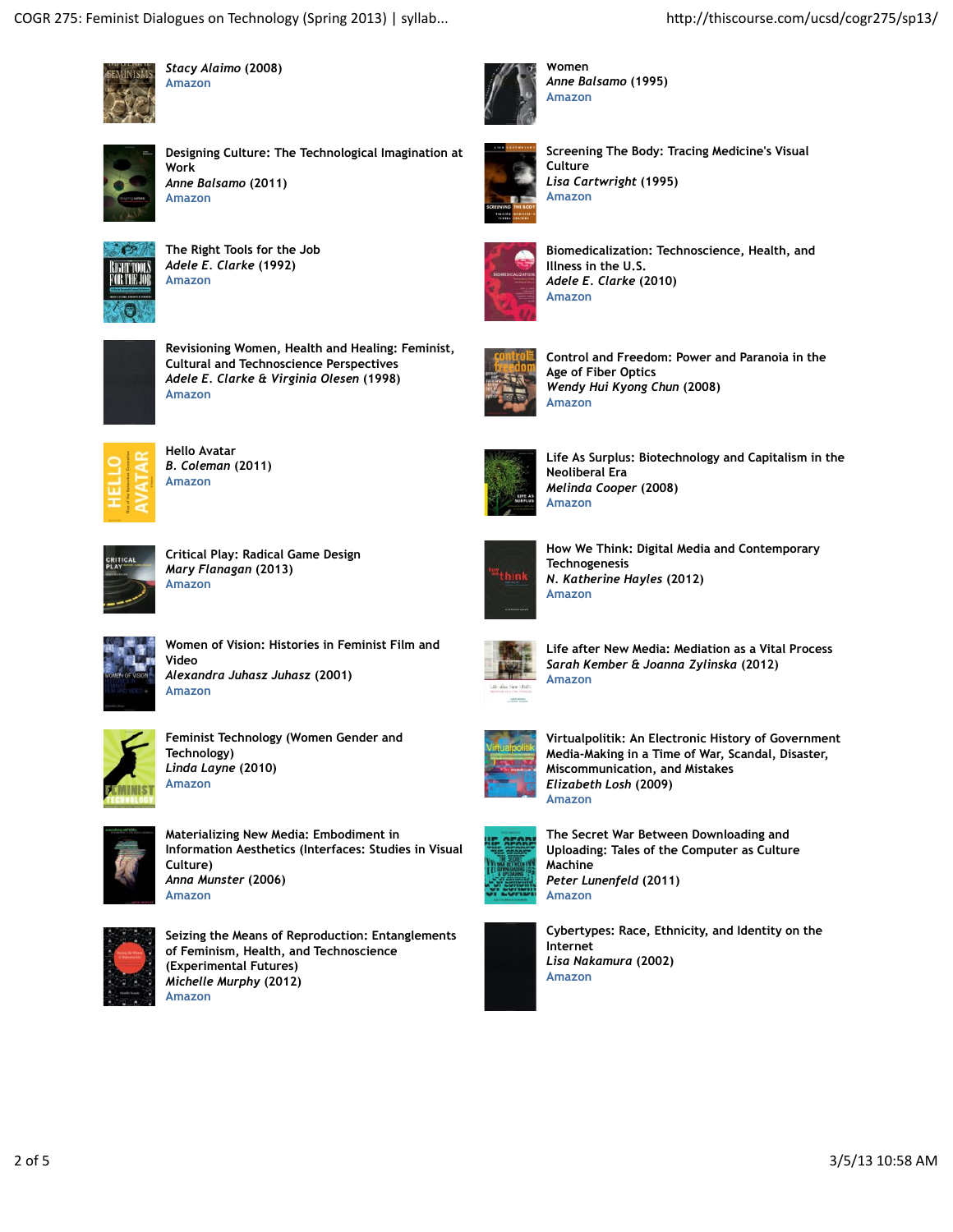

*Lisa Nakamura* **(2011) Amazon**



**Cultures in Orbit: Satellites and the Televisual (Console-ing Passions)** *Lisa Parks* **(2005) Amazon**



**The Third Eye: Race, Cinema, and Ethnographic Spectacle** *Fatimah Tobing Rony* **(1996) Amazon**



**White Victims, Black Villains: Gender, Race, and Crime News in US Culture** *Carol A. Stabile* **(2006) Amazon**



**Space, Site, Intervention: Situating Installation Art** *Erika Suderburg & Editor,Erika Suderburg* **(2000) Amazon**



**TechnoFeminism** *Judy Wajcman* **(2004) Amazon**



**Avatar Bodies: A Tantra For Posthumanism (Electronic Mediations)** *Ann Weinstone* **(2004) Amazon**

# **Course Details and Policies**

ADA statement

In accordance with the Americans With Disabilities Act, it is the intention of the professors to support the full participation of all students in the teaching and learning process of this class. Situations may occur in which the physical or mental needs or learning styles of individual students are not met by the instructional climate. It is the expectation of the professors that students who require specific or additional support to participate in class, to acquire the course content, or to demonstrate their achievement of course objectives will inform the professors of their needs immediately so accommodations can be arranged. All requests will be treated with respect and confidentiality.

#### UCSD disability services

To get services from the Office for Students with Disabilities you must apply to this office directly. Please note that ADD/ADHD, psychological, and learning disabilities are among those categories included in the OSD assessment guidelines and documentation categories. To start this process you may go online to the OSD website at http://osd.ucsd.edu/ and click on "how to apply for services"; call (858)534-4382 (Voice/TDD); or go in person to the OSD office in Building 985 behind Center Hall on Gilman Drive between Library Walk and Myers Drive (call first for appointment and for on-site designated parking space information and driving directions).



**Amazon**

**Communities of Play: Emergent Cultures in Multiplayer Games and Virtual Worlds** *Celia Pearce* **(2011) Amazon**

*Yeon Ju Oh & Radhika Gajjala* **(2012)**



**Liminal Lives: Imagining the Human at the Frontiers of Biomedicine** *Susan Merrill Squier* **(2004) Amazon**



**The Transgender Studies Reader** *Susan Stryker* **(2006) Amazon**



**Database Aesthetics: Art in the Age of Information Overflow (Electronic Mediations) (2007) Amazon**



**Tissue Economies: Blood, Organs, and Cell Lines in Late Capitalism (a John Hope Franklin Center Book)** *Catherine Waldby & Robert Mitchell* **(2006) Amazon**



**The Body and the Screen: Theories of Internet Spectatorship** *Michele White* **(2006) Amazon**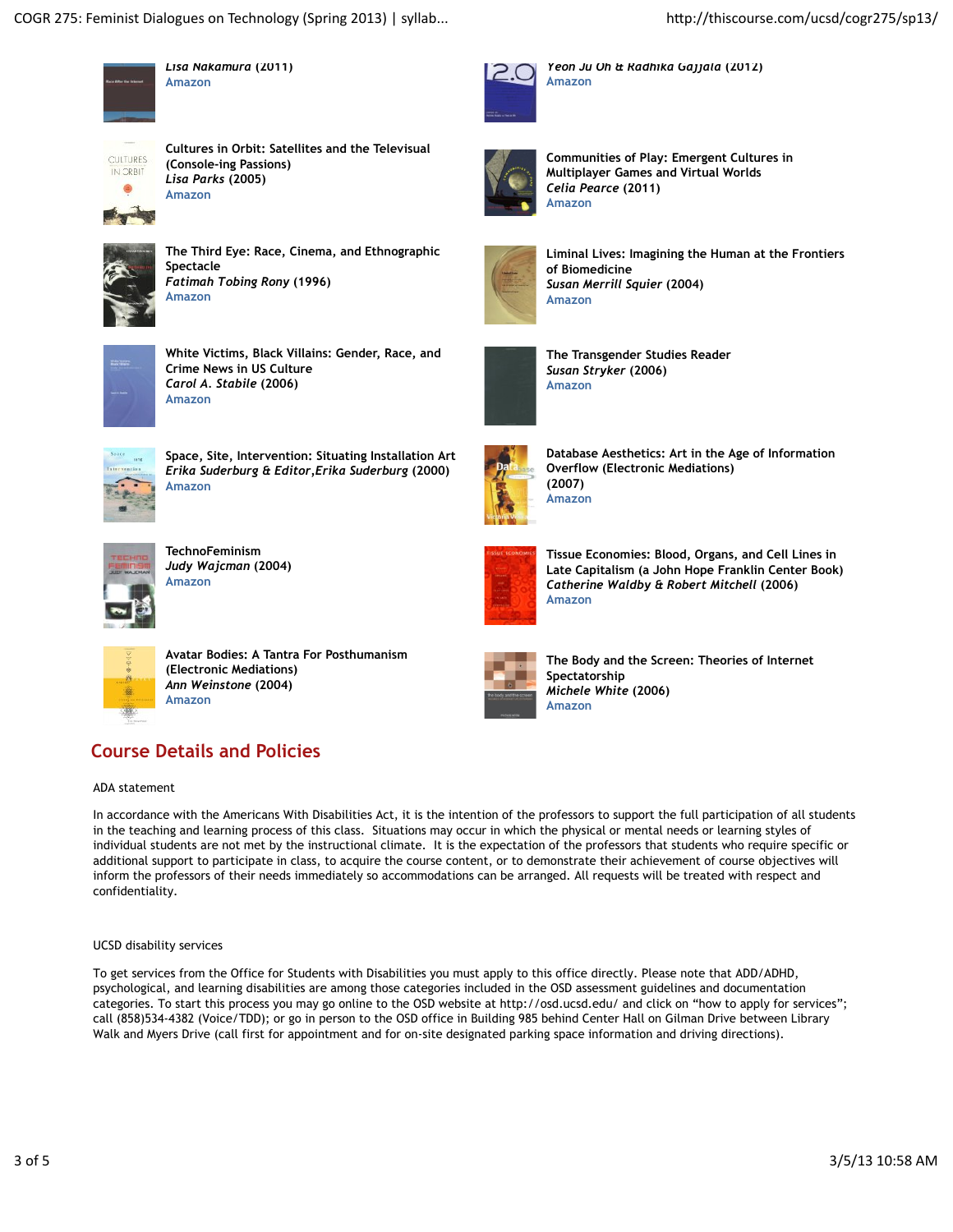Physical Address: University Center 202

Hours of Operation: Monday - Friday, 8:00am - 4:30pm

Website:

**http://disabilities.ucsd.edu**

858.534.4382 (Voice)

858.534.4650 (Fax)

858.534.9709 (TTY) - Reserved for people who are deaf or hard of hearing

Email:

osd@ucsd.edu (general email)

deaf-hohrequest@ucsd.edu (requests for deaf/hard of hearing services)

altformat@ucsd.edu (requests for formats other than standard print)

# **Course Schedule**

| Week         | Date       | <b>Topic</b>                                                                                            | <b>Readings</b>                                                                                                        | <b>Assignments</b> |
|--------------|------------|---------------------------------------------------------------------------------------------------------|------------------------------------------------------------------------------------------------------------------------|--------------------|
| $\mathbf{1}$ | Wed Apr 03 | Tools and ethics of teaching<br>and learning                                                            | Ethnography and Virtual Worlds: A Handbook of<br>Merthod (paperback edition available); AoIR Ethics<br>Guide           | IRB training       |
| $\mathbf{2}$ | Wed Apr 10 | Posthumanism                                                                                            | Hayles; Whitehead and Wesch; Barad                                                                                     |                    |
| 3            | Wed Apr 17 | Body, Life                                                                                              | Bits of Life selections; Kember "Cyberlife's<br>Creatures" (CR)                                                        |                    |
|              | Thu Apr 18 | Feminist IT conference:<br>Screening and performance - 6<br><b>PM-10 PM</b>                             |                                                                                                                        |                    |
|              | Fri Apr 19 | Feminist IT conference: Panel<br>interviews and presentations &<br>Cluster conversations 8 am - 6<br>pm |                                                                                                                        |                    |
|              | Sat Apr 20 | Feminist IT conference: Panel<br>presentations and closing<br>reception - 9.30 AM - 4 PM                |                                                                                                                        |                    |
| 4            | Wed Apr 24 | Sexuality, Ability                                                                                      | Cartwright                                                                                                             |                    |
| 5            | Wed May 01 | Mediation, Apparatus                                                                                    | Haraway, "Cyborg Manifesto"(CR), Licklider,<br>http://www.materialworldblog.com/2008/02<br>/visibility-and-disability/ |                    |
| 6            | Wed May 08 | Labor, the Political                                                                                    | Chapter 9 and 10 of Virtualpolitik, Sassen, "Digital<br>Networks and the State"(CR)                                    |                    |
| 7            | Wed May 15 | Machines, Assemblages                                                                                   | Suchman                                                                                                                |                    |
| 8            | Wed May 22 | Race, Classification                                                                                    | Nakamura, "Race In/For Cyberspace" (CR)                                                                                |                    |
| 9            | Wed May 29 | Systems, Information                                                                                    | Ludica                                                                                                                 |                    |
| 10           | Wed Jun 05 | Archives, Objects                                                                                       | Bush, "As We May Think"                                                                                                |                    |

## **Course Links**

**Whitehead and Wesch, Introduction to Human No More: Digital Subjectivities, Unhuman Subjects . . .** : http://www.upcolorado.com